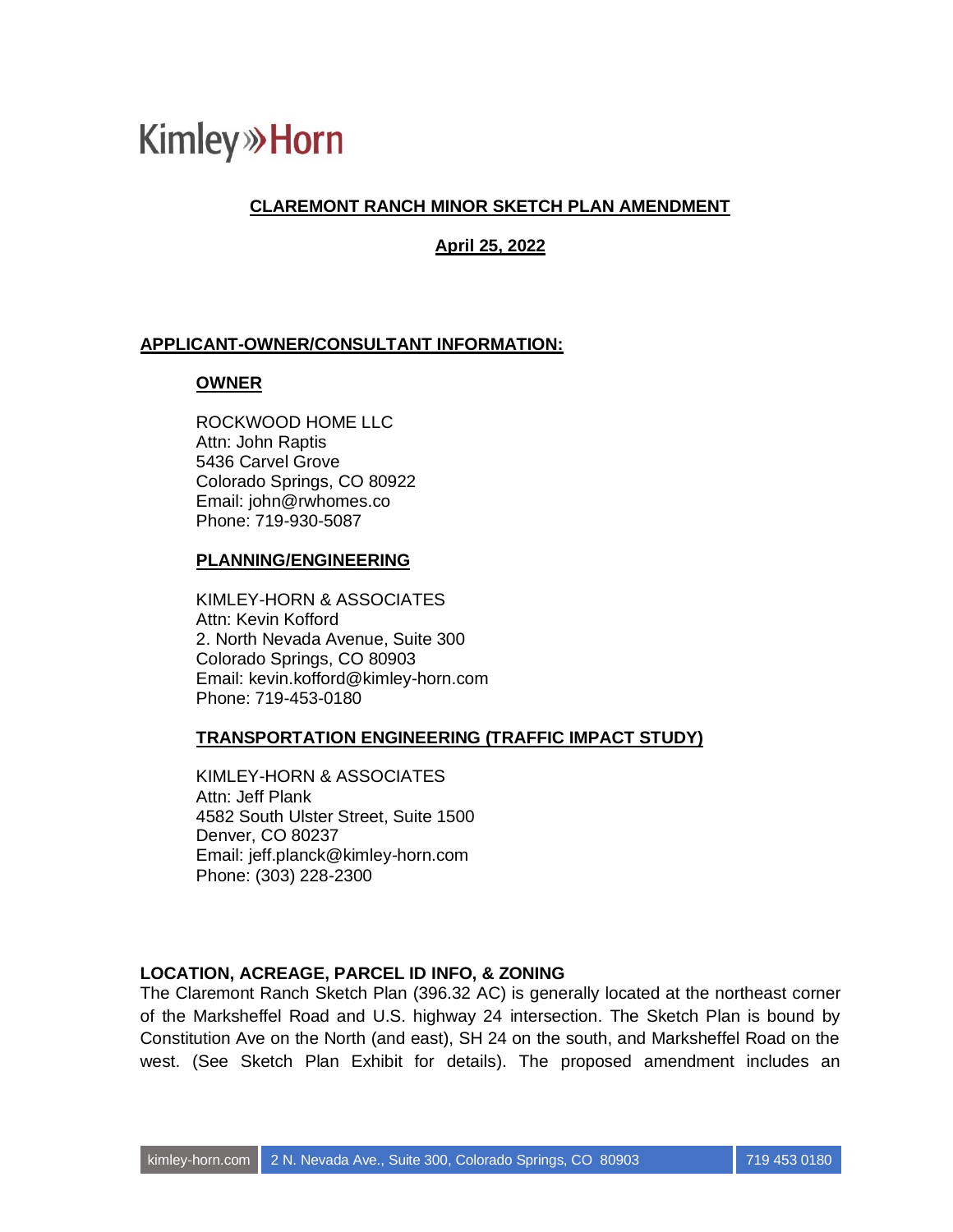approximately 9.8-AC parcel located at the southwest corner of the Claremont Ranch subdivision (See Vicinity Map for Details), at the NE corner of Marksheffel/SH 24. Specifically, the tract is located at 1249 Meadowbrook Parkway, El Paso County, Colorado Springs. The 9.8-AC parcel (ID No. 5404304013) is legally described as Tract F Claremont Ranch Subdivision Fil No. 7. The parcel (tract) is in the PUD zone district with Commercial Aviation Development-Overly (CAD-O).

### **REQUEST**

The owner/applicant(s) requests approval of an amendment to the Claremont Ranch Sketch Plan to change proposed land use of 9.8 AC from 'Hotel/Commercial to 'Multi-family Residential' with a max gross density of 30 DU/AC.

### **MINOR SKETCH PLAN AMENDMENT JUSTIFICATION**

The change in land use (9.8 of 396.32 Acres) is for less than 25% of the existing sketch plan area. It is not anticipated the projected population would be a 25% or greater increase in projected population or employment. There is no proposed addition or area to the original Sketch Plan. There is no proposed decrease in total park and/or open space area. Because the proposed revision does not meet any of these thresholds the Sketch Plan is to be considered Minor.

#### **BACKGROUND**

The 1997 Claremont Ranch Sketch Plan included a mix of commercial, single family, multi family, neighborhood commercial, retail/commercial, industrial, and open space land uses. The Sketch Plan area has been primarily implemented. Multiple Sketch Plan Amendments have been approved to refine land use densities.

### **CLAREMONT RANCH FILING 7**

Filing 7, located southeast of Sand Creek, east of Marksheffel Road and Northwest of Highway 24, consisting of 54.208 AC, was rezoned from RR-3 to PUD. The intent of that rezoning was for the construction of 70 single-family dwelling units, one tract for future highdensity single-family development for 116 dwelling units, and one tract each for future commercial, and commercial and hotel use. The Sketch Plan Amendment proposes a multifamily use where a hotel use was previously planned. The multifamily use is in response to growing local demands for attainable housing.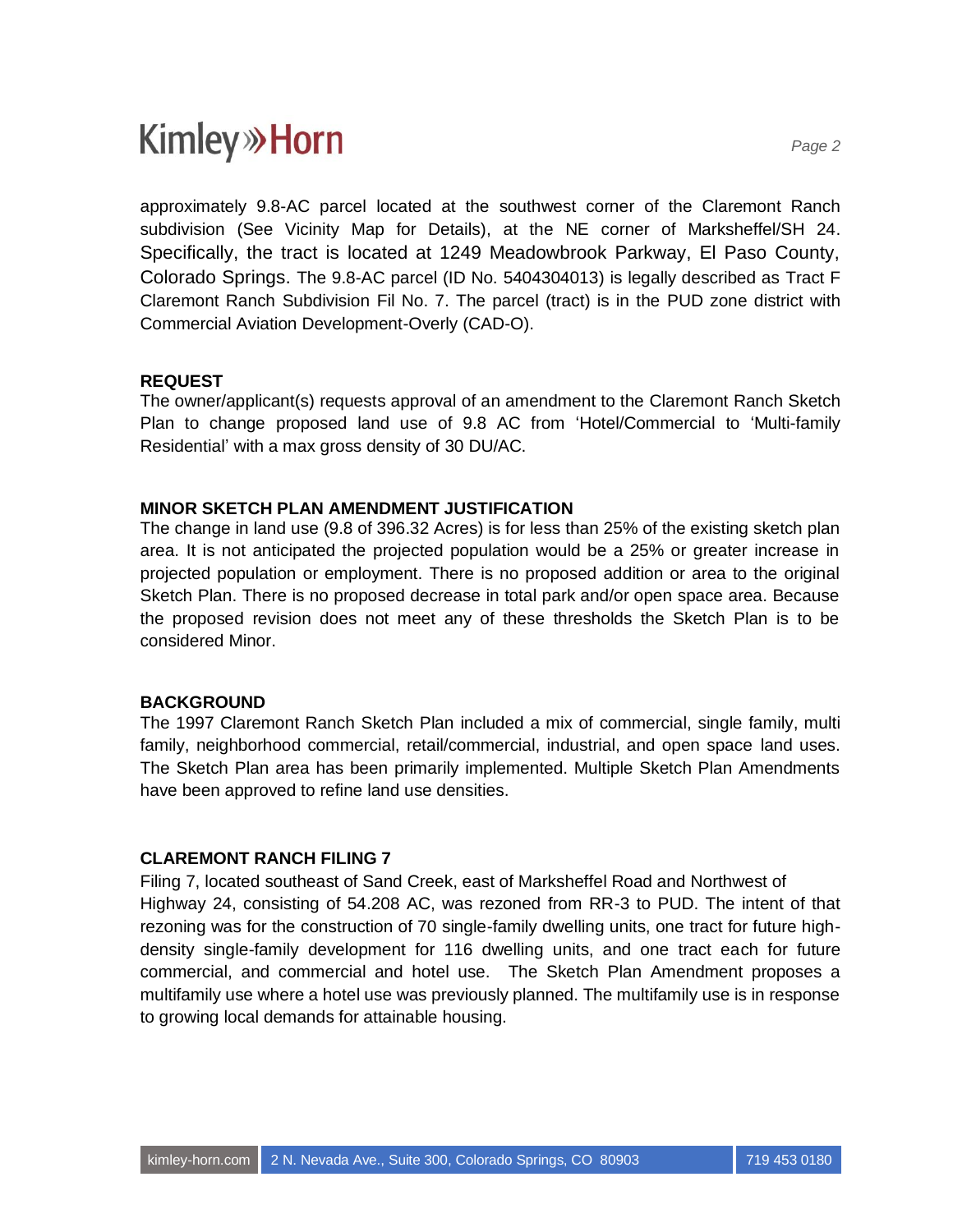### **ZONING COMPLIANCE**

Development of the site shall be in conformance with the zoning requirements of the RM-30 zone, including landscape buffering/screening requirements of the Code summarized below:

- Maximum density: 30 DU/AC
- Structural Setbacks (from property boundary):
	- o Front 25-feet feet
	- o Side/Rear: 15-feet
	- o The minimum distance between buildings shall be 10 feet.
- Max Lot Coverage: 60%
- Max Height: 40-feet
- Roadway Landscape Buffers:
	- o Non-Arterial: 10 feet (1 tree/30 feet of Meadowbrook Pkwy frontage)
- Buffer Between Non-Residential, Multifamily Residential and Single-Family/Duplex Uses:
	- o 15-feet along frontages adjacent to single-family residential uses
	- o 15-feet along residential boundary where compatibility is a concern
	- o 1 tree/25-feet of common property line
	- o A minimum 1/3 trees shall be evergreen
	- o Screening via a 6' opaque fence or wall
- Internal Landscaping Requirements:
	- o A minimum of 15% of the lot or parcel shall be landscaped.
	- o A minimum of one tree shall be provided for every 500 square feet of required internal landscape area.

The site falls within CAD-O Overlay Zoning District. Within the overlay district, the site is located in the APZ-2 subzone.

Per table 4-7 in section 4.3.1-E of the CAD-O Overlay zoning district requirements, multi-family is an allowable use for APZ-2.

Per the FAA requirements, the development shall provide an avigation easement for the site during the replat of the development. Additionally, upon accepting residency within Claremont Ranch West, all adult residents and occupants shall be required to sign a notice in which the tenant acknowledges that Claremont Ranch West lies within an Airport Overlay one and is located less than 3 miles from Colorado Springs Municipal Airport and may, at times 24 hours per day), experience noise and other activities and operations associated with aircraft and the Airport.

No additional height or use restrictions are enforced for CAD-O APZ-2.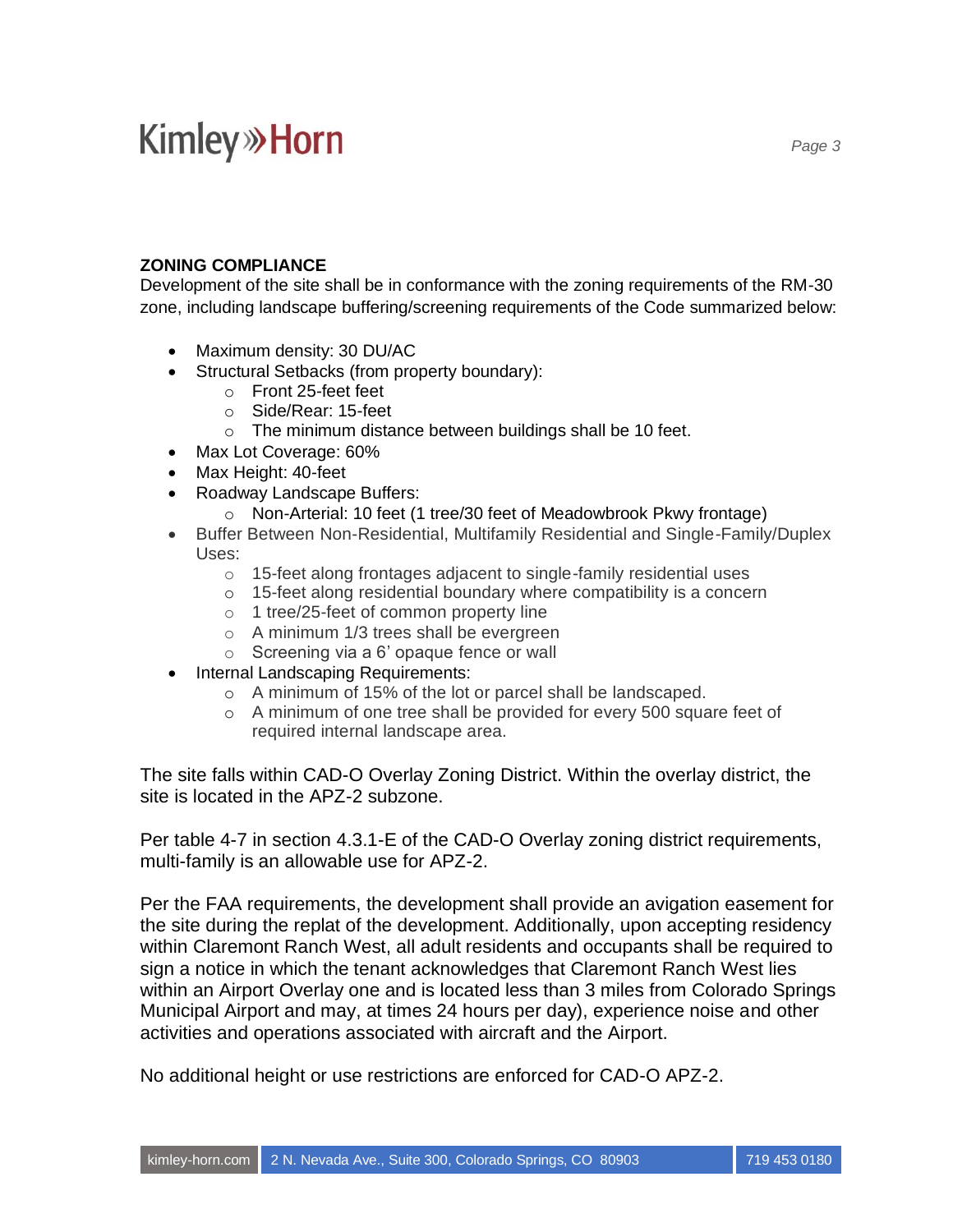### **JUSTIFICATION**

**Criteria for Approval.** In approving a sketch plan, the BoCC shall find that:

• The proposed subdivision is in general conformance with the goals, objectives, and policies of the Master Plan.

#### **COUNTY MASTER PLAN**

From the Master Plan Key Area map, the site falls within the Colorado Springs Airport Key area. Currently the second busiest commercial service airport in Colorado, this airport is a transportation hub that has experienced significant growth in passenger totals over the past few years. Per the Master Plan, this growth is expected to increase. The El Paso County unincorporated lands surrounding the airport are essential to support the growth of this Key Area.

As our site falls within Colorado Springs Airport Key Area, the development intends to support the needs of the key area where the site is best suited to do so. Falling within the APZ-2 sub-zone, the proposed multi-family use is an allowable use per zoning and a supportive use for the growing employee base brought in by the airport and the CAZ sub-zone surrounding the airport. This use supports the master plan's intent to consider multifamily apartments to help provide affordable options for future residents working at existing or new businesses around Colorado Springs Airport.

From the El Paso County Planning and Community Development GIS Application, the site is designated as an 'enclave or near an enclave' key area. When referenced with the Master Plan Urban Residential Priority Development Areas section, it can be determined the site is located near Enclave 2. Enclaves are designated areas determined by their similar characteristics. Enclave 2 is defined as a 'Larger Enclave'. Larger enclaves are transition areas within the area of change that exhibit Urban Residential place type characteristics with dense residential options and supporting commercial businesses to create a complete community. Larger enclaves are expected to redevelop to better support the community's completeness. As our site falls near this enclave, proposing a use to better support the completeness of the community supports the Master Plan's intentions. Multi-family falls within the dense residential characteristic expected for Larger Enclaves and areas near this enclave and would provide housing options to a predominately single-family residential community.

The multi-family use is expected to better support the community completeness due to the site's location and the development occurring around it.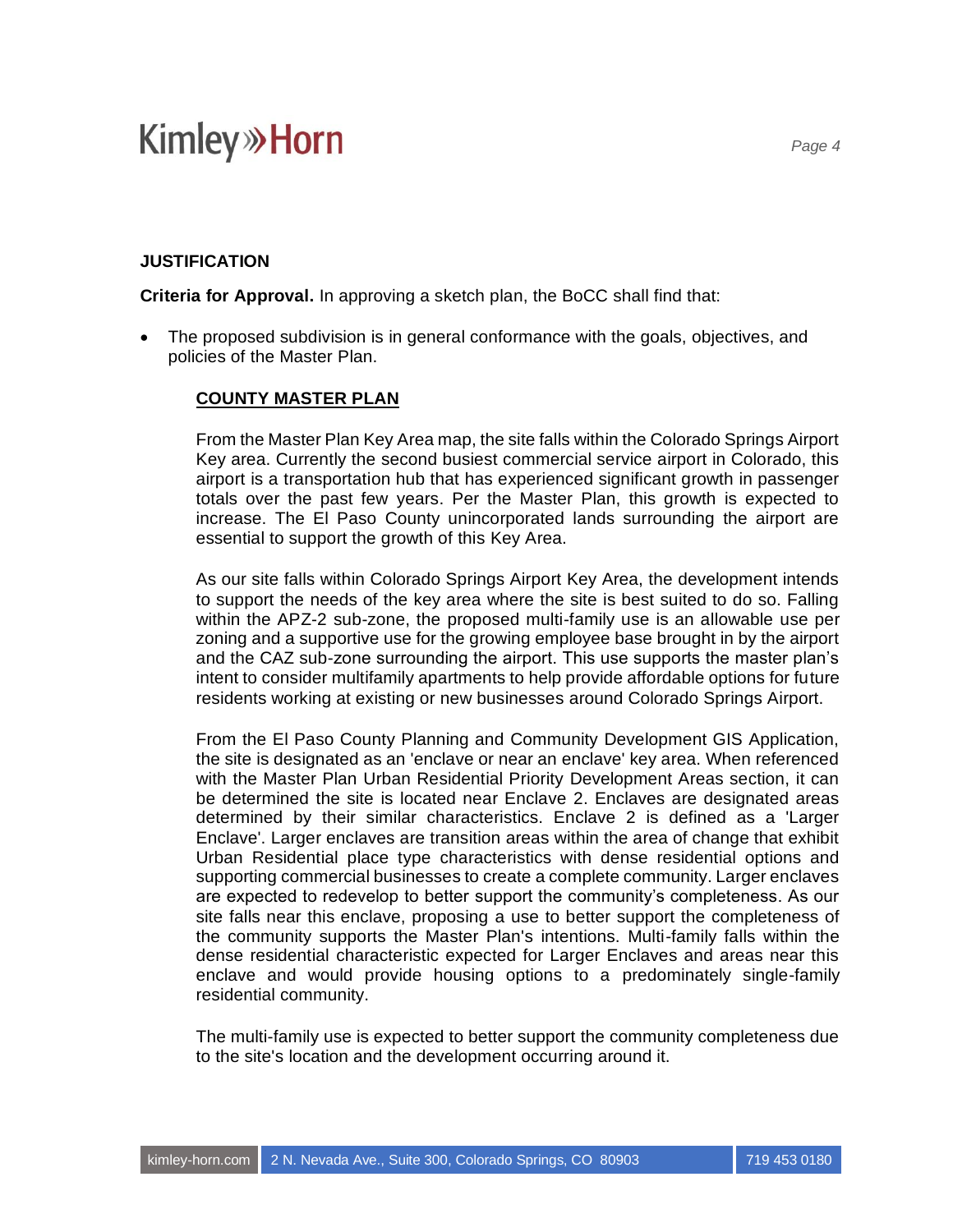From the initial Claremont Ranch sketch plan submitted in 1997, the sketch plan intended diversified usages of commercial, retail, single-family, multi-family, open space, and industrial for the area. Multi-family was intended to be 11% of the overall development. Up until 2017, multi-family had been a planned use within the Claremont Ranch Sketch Plan Filings. However, the latest sketch plan from 2017 has rezoned the last remaining multi-family use to single family. Thus, there is currently 0% multi-family proposed for the Claremont Ranch area. Proposing multifamily for Tract F, one of the last remaining tracts to be developed in the Claremont Ranch area, would help bring back the original intent of a diverse sketch plan. With multi-family incorporated into the Claremont Ranch area, the uses of the overall development would include single-family, commercial, retail, open space, ROW dedication, and a school. Per the initial Claremont Ranch sketch plan, six of the eight intended uses would be achieved. Based on the uses developed around the site, multi-family would promote diversity in the neighborhood and would help create a healthy and complete community.

The site's located at the intersection of two major roadways, US Hwy 24 and Marksheffel Road. Per the Master Plan, the site and the surrounding area west of the site, falls within the Employment Center Placetype. However, the site is isolated from the surrounding Employment Center Placetypes by US Hwy 24 and Marksheffel Road. Being in close proximity to the the Urban Residential Placetype and isolated from the other Employment Center Placetypes, the site location is better suited to pursue a use that supports the Urban Residential Placetype. According to the Master Plan, multi-family is a suitable use to support Urban Residential Placetypes while helping transition from changes in land use between the placetypes. The proposed multi-family use will provide a transition from the planned attached single family residential on the north, existing detached single family residential to the east, and commercial/light industrial uses to the west and northwest. The proposed land use transition and scenario is consistent with the Transition Area designation in the Areas of Change chapter and supports the expected character of the Large Enclave adjacent to the site. Therefore, the site's location makes multi-family a suitable use to better support the surrounding community and its completeness.

The Sketch Plan amendment is also consistent with to the Housing & Communities goals and policies which seeks to "preserve and develop neighborhoods with a mix of housing types" (Core Principle 2), to "promote development of a mix of housing types in identified areas" (Goal 2.), and to "locate attainable housing that provides convenient access to goods, services, and employment" (Goal 2.3). The proposed multi-family development provides attainable and workforce housing that is located close to transportation corridors leading to nearby and regional employment, shopping, entertainment, and recreation opportunities.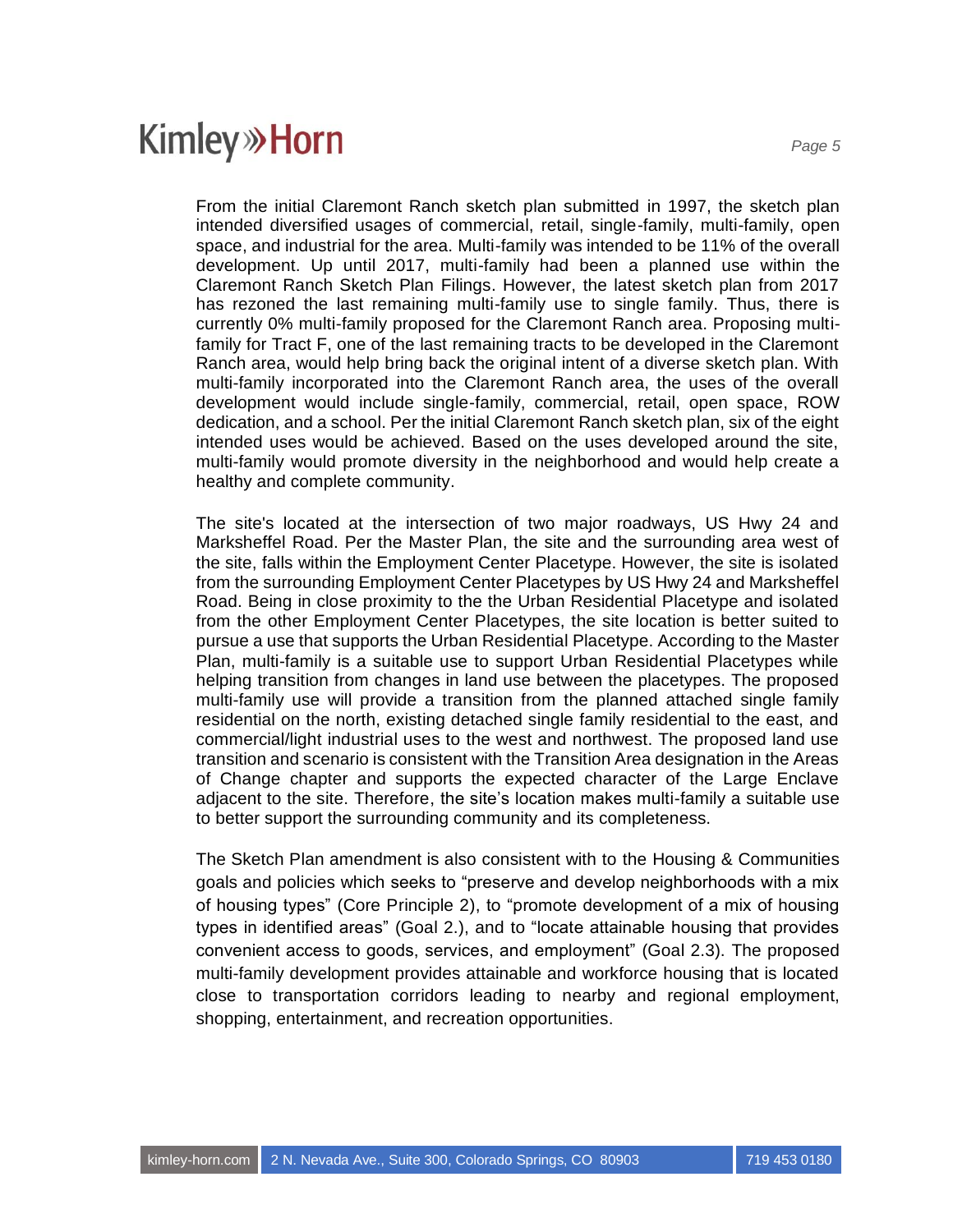## **WATER MASTER PLAN ANALYSIS**

#### **WATER MASTER PLAN CONFORMANCE & CONSIDERATIONS**

- **Goal 1.1** Ensure an adequate water supply in terms of quantity, dependability, and quality for existing and future development.
- **Goal 6.0** Require adequate water availability for proposed development.
- **Policy 6.0.8** Encourage development patterns and higher density, mixed use developments in appropriate locations that propose to incorporate meaningful water conservation measures.
- **Policy 6.0.11** Continue to limit urban level development to those areas served by centralized utilities.

The development area is located in REGION 5 as identified on the El Paso County Water Master Plan Planning Regions Map and is within the Cherokee Metro Water and Wastewater District Service Area. Region 5 consists of areas served by CMD and is not expected to experience significant growth by 2060. However, the District may expand water and sewer service to growth areas outside of Region 5.

- **The proposed subdivision is in conformance with the requirements of this Code:** The proposed development will conform with the requirements of the Code unless otherwise varied through waivers during the final plat and site development plan application review.
- **The proposed subdivision is compatible with existing and proposed land uses within and adjacent to the sketch plan area;**

The proposed multifamily use is supportive to the surrounding single-family detached residential and commercial land uses (and densities) inside and adjacent to the sketch plan area. The proposed use is an appropriate transitional land use between adjacent commercial uses and existing single-family detached residential development. Integration of the site into the community can be increased through the proper use of buffers, landscaping, building massing and orientation, and lighting controls.

This proposed sketch plan change would add 150 additional housing units to the water supply demand. The estimated demand for these 150 housing units and 3.31 acres of irrigated terrain is 38.0 acre-feet/year. Cherokee Metropolitan District ("District") provided a report dated February 18, 2021 confirming commitment to providing water to the proposed project. According to report, the District's most recent records, and the Water Information Summary Sheet, it appears that the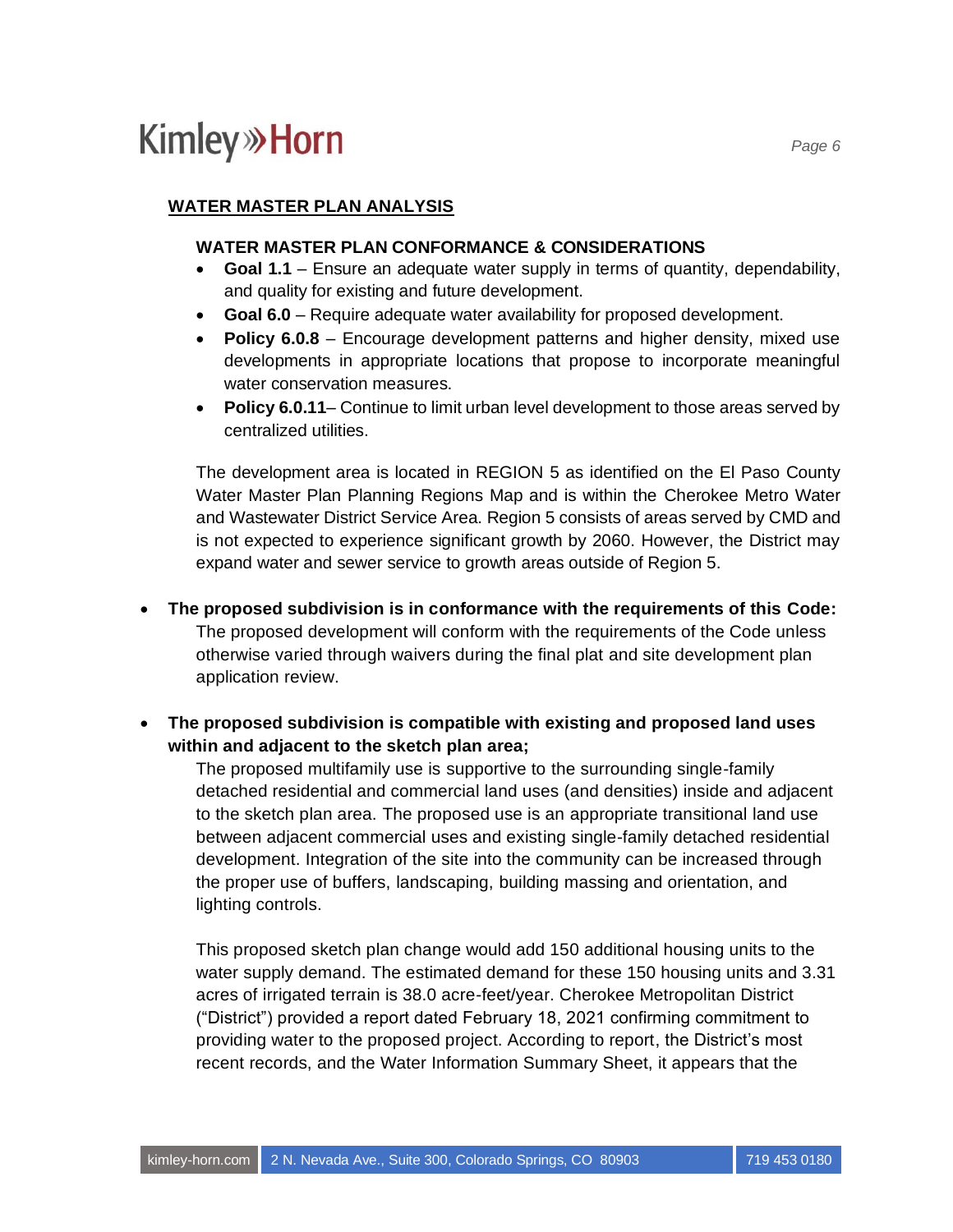District still has adequate water resources to serve the estimated demand of 38.0 acre-feet/year for the proposed development.

• **The water supply report provides sufficient information to identify probable compliance with the water supply standards and identifies any need for additional water supplies;**

This proposed sketch plan change would add 150 additional housing units to the water supply demand. The estimated demand for these 150 housing units and 3.31 acres of irrigated terrain is 38.0 acre-feet/year. Cherokee Metropolitan District ("District") provided a report dated February 18, 2021 confirming commitment to providing water to the proposed project. According to report, the District's most recent records, and the Water Information Summary Sheet, it appears that the District still has adequate water resources to serve the estimated demand of 38.0 acre-feet/year for the proposed development.

- •
- **Services are or will be available to meet the needs of the subdivision including, roads, police and fire protection, schools, recreation facilities, and utility service facilities;**

Required services are currently available to serve the needs of the future development. Existing Services (and providers) include:

- Water & Wastewater Services: Cherokee Metro District
- Natural Gas: Colorado Springs Utilities
- Electric Service: Mountain View Electric Association
- Fire Protection: Cimarron Hills FD
- Public Schools: Falcon School District #49
- Library Services: Pikes Peak Library District
- Roads: El Paso County Road and Bridge
	- Police Protection: El Paso County Sheriff's Department
- Parks, Trails, Open Spaces: El Paso County, City of Colorado Springs, CMD

## • **The soil/geological suitability for the subdivision;**

There are no anticipated geological or soil hazards associated with this site. Possible geologic hazards encountered at this site may include artificial fill, collapsible soils, expansive soils, areas of erosion, and groundwater. Mitigation would likely be accomplished with the implementation of common engineering and construction practices. At this time a soils and geologic hazard study has not been prepared.